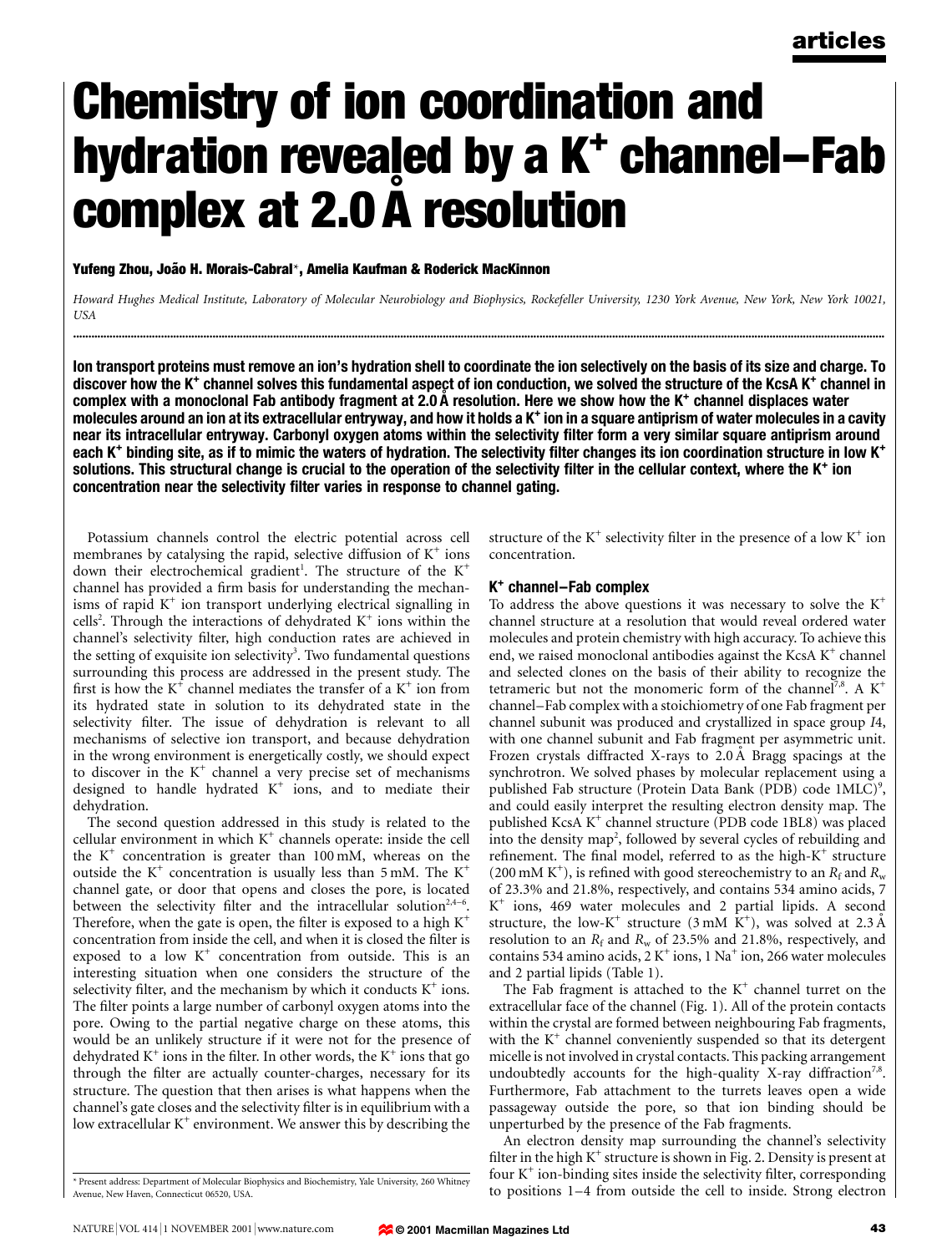| Data set                          | Data collected           |                              |                                     |                                      |                             |                                                           |
|-----------------------------------|--------------------------|------------------------------|-------------------------------------|--------------------------------------|-----------------------------|-----------------------------------------------------------|
|                                   | Resolution<br>(A         | Redundancy,<br>overall/outer | Completeness,<br>overall/outer<br>% | $R_{\text{symm}}^*$<br>overall/outer | $\sqrt{a}$<br>overall/outer | Reflections with<br>$1/\sigma > 2$ ,<br>overall/outer (%) |
| High $K^+$<br>Low $K^+$           | $50 - 2.0$<br>$30 - 2.3$ | 3.8/3.0<br>4.2/2.7           | 99.1/95.2<br>99.2/95.3              | 0.071/0.530<br>0.056/0.370           | 22.4/2.3<br>24.5/2.2        | 79/45<br>80/40                                            |
|                                   | Refinement               |                              |                                     | Root mean square difference          |                             |                                                           |
|                                   | Resolution<br>(A         | $R_w/R_t$ (%)                | Mean B-factor                       | <b>Bond</b><br>lenaths (A            | Bond angles                 | <b>B-factor</b>                                           |
| High $K^+$<br>Low' K <sup>+</sup> | 40-2.0<br>$30 - 2.3$     | 21.8/23.3<br>21.8/23.5       | 37.4<br>49.2                        | 0.007<br>0.007                       | 1.4<br>1.4                  |                                                           |

\*  $R_\text{symm}$  =  $\Sigma$ E $|$ (/) – /| $|$ / Σ $\ell$ /)<br>†  $R_\text{w}$  = Σ $|F_\text{o}$  – $F_\text{c}|$  / Σ $F_\text{o}$ .  $R_i$  is defined as  $R_\text{w}$  calculated with 10% of reflections excluded from the refinement.

density is also visible at both entryways to the filter, curiously suspended along the pore axis.

### $K<sup>+</sup>$  hydration in the central cavity

A unique feature of the  $K^+$  channel structure is that its ion conduction pore dilates to about 10 Å diameter at one point. The



Figure 1 Fab attachment and crystal packing. KcsA (yellow) was crystallized as a complex with an antibody Fab fragment (blue). One Fab fragment is bound to the extracellularfacing turret on each  $K^+$  channel subunit. **a**, View down the four-fold crystallographic axis of the  $14$  cell, which corresponds to the molecular four-fold axis of the  $K^+$  channel. **b**, Two subunits and attached Fab fragments viewed perpendicular to the four-fold axis. The transmembrane outer and inner helices are labelled. The asterisk denotes the location of the central cavity, below the selectivity filter (red).

dilation, called the central cavity, occurs at the intracellular side of the selectivity filter, halfway across the membrane (Fig. 1b). The presence of the cavity can be understood intuitively as one of the channel's mechanisms for overcoming the dielectric barrier, or repulsion by the low-dielectric membrane, by keeping the  $K^+$  ion in a watery, high-dielectric environment<sup>2,10</sup>. The electron density at the intracellular entryway to the selectivity filter corresponds to a  $K^+$ ion at the centre of the cavity (Fig. 2, bottom density). Remarkably, this ion is fully hydrated by eight discrete water molecules, four 'above' and four 'below' the  $K^+$  ion (Fig. 3). The appearance of water density in the cavity is influenced by the ionic species and by adding inhibitors that bind in the cavity (not shown). These observations ensure that the density surrounding  $K^+$  in the cavity represents ordered water molecules and not a build-up of noise due to crystallographic symmetry. This structure, a  $K^+$  hydration complex, is suspended at the cavity centre, too far from the cavity walls to make direct contact with protein atoms. There is ample space for additional water molecules in the cavity, but they are disordered: only the water molecules in the inner hydration shell of the  $K^+$  ion are sufficiently ordered to be visible in the X-ray structure at the contour shown.

The absence of visible water molecules at the surface of the cavity is as significant as the presence of water around the  $K^+$  ion. The cavity in KcsA and most other  $K^+$  channels is lined mainly by hydrophobic amino acids from the inner helix (Ile 100, Phe 103; Fig. 3) that do not provide strong hydrogen-bonding donor or acceptor groups. Consequently, water in the cavity is available to interact strongly with the  $K^+$  ion without competition from the protein surface. That said, the compelling question arises of why the water molecules around the  $K^+$  ion are so precisely ordered, rather than being spread evenly over a spherical shell. Inspection of the cavity wall shows that the order is probably imposed by a sum of very weak, indirect hydrogen-bonding interactions mediated by certain chemical groups, such as the hydroxyl group of Thr 107, and perhaps the carbonyl oxygen atoms from the pore and inner helices. In support of this idea, electron density maps at lower contours show a less ordered water molecule acting as a bridge connecting the Thr 107 hydroxyl group to the  $K^+$  hydration complex (not shown). The probable significance of a geometric match between the cavity and a  $K^+$  ion is implied by the absence of a complete shell of visible water molecules when Na<sup>+</sup> rather than K<sup>+</sup> is in the cavity. Thus, a K<sup>+</sup> hydration complex is held in a surprisingly precise configuration at the centre of the cavity. The four-fold distribution of water molecules surrounding the  $K^+$  ion causes one to wonder whether the fundamental structure of a hydrated  $K^+$  ion gave rise to a four-fold symmetric channel.

Visualization of an organized  $K^+$  hydration complex brings our understanding of the  $K^+$  channel cavity to a deeper level. Continuum electrostatic calculations showed that a high-dielectric (water-filled) environment and oriented pore  $\alpha$ -helices (KcsA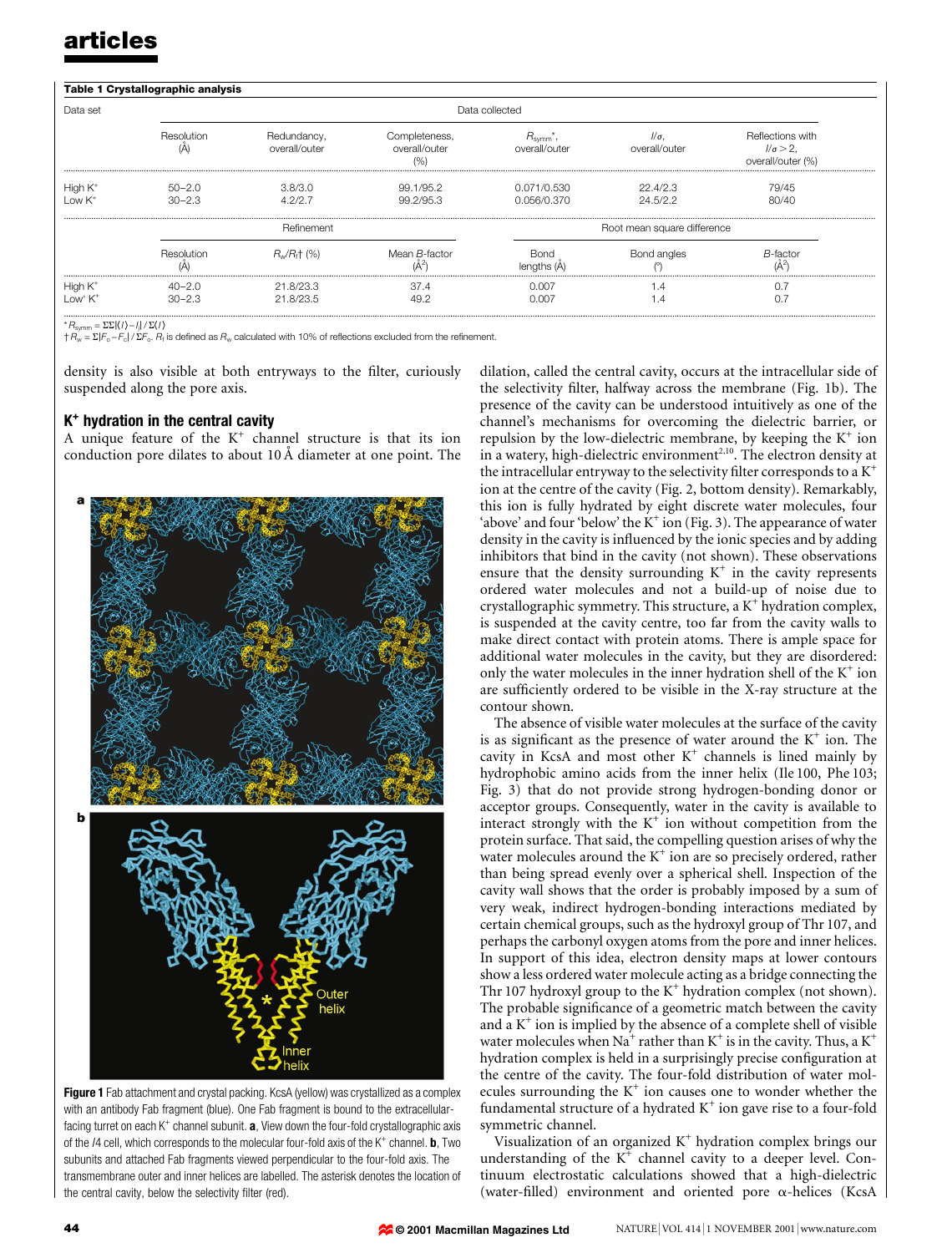residues 61-73) account for  $K^+$  ion stabilization in the cavity<sup>10</sup>. However, these electrostatic considerations predict a relatively broad energy minimum; they do not account for the very focal nature of the ion observed in electron density maps. Localization of the  $K^+$  ion at the cavity centre is now explained by the water structure around the ion: because the cavity holds the ion and its surrounding water molecules, the ion stays at the centre. But the ordering of water molecules should in no way impede the movement of a  $K^+$  ion through the pore, because the exchange of crystallographically ordered water molecules can occur in less than a nanosecond timescale, whereas conduction occurs on the nanosecond timescale<sup>11</sup>. Through its design, the cavity ultimately achieves a very high effective K<sup>+</sup> concentration ( $\sim$ 2 M) at the centre of the membrane, with the  $K^+$  ion positioned on the pore axis, ready to enter into the selectivity filter.

### K<sup>+</sup> dehydration at the extracellular entryway

The selectivity filter opens directly to the extracellular solution in such a manner as to expose four carbonyl oxygen atoms from the Gly 79 residues (Fig. 4a). These carbonyls are directed straight out into solution in a ring surrounding the perimeter of the pore entryway. Buried just beneath the protein surface, carboxylcarboxylate pairs formed by the side chains of Glu 71 and Asp 80 provide four negative charges near the entryway (Fig.  $2^{12}$ . Thus, the extracellular pore entryway is quite electronegative and should be attractive to a cation. Electron density maps show a complex structure close to the pore entryway consisting of two strong peaks on the pore axis associated with weaker surrounding density (Fig. 4a). For electrostatic reasons it is unlikely that these two peaks represent two  $K^+$  ions coexisting at the pore entryway. By replacing  $Cl^-$  with electron-dense  $I^-$  in the crystals, we excluded the possibility that one of the peaks is related to a  $K^+$  counter ion (not shown). We propose that the two on-axis peaks represent alternate positions of a single  $K^+$  ion. The alternate positions are entirely consistent with our description of the  $K^+$  conduction mechanism, in which the selectivity filter exists mainly in two ion configurations,  $K^+$ -water- $K^+$ -water (1,3 configuration) and water- $K^+$ -water- $K^+$  (2,4 configuration) (Fig. 4b)<sup>3</sup>. Through electrostatic interactions between an ion at the entryway and ions within the selectivity filter, the occurrence of the 1,3 and 2,4 configurations should result in displacement of the entryway ion, yielding two peaks of electron density. When the entryway ion is furthest from the pore (associated with the 1,3 configuration), it must be fully hydrated, but when it moves into its position near the pore (associated with the 2,4 configuration), the carbonyl oxygen atoms from the four Gly 79 residues are close enough to displace half of the ion's hydration shell. We interpret the electron density surrounding the two on-axis peaks as a superposition of water molecules associated with the entryway  $K^+$  ion in its two positions. It is evident that the role of the Gly 79 carbonyl oxygen atoms, pointing straight into solution, is to assist in the hydration and dehydration of a  $K^+$  ion at the extracellular entryway.

### Two filter structures under high and low  $K^+$  concentrations

The high-resolution structure of the selectivity filter in the presence of 200 mM K<sup>+</sup> is shown in Fig. 5a. The K<sup>+</sup> ions in positions  $1-4$ represent the average superposition of  $K^+$  in the 1,3 and 2,4 configurations<sup>3</sup>. The arrangement of eight oxygen atoms surrounding each  $K^+$  ion in the selectivity filter resembles the arrangement of water oxygen atoms around  $K^+$  in the cavity (Figs 3 and 5a). In each case,  $K^+$  resides near the centre of a distorted cube—a square antiprism—in which the square plane of oxygen atoms 'above' the ion is rotated with respect to the plane 'below'. In the filter, the oxygen $-K^+$  coordination distances range from 2.70 to 3.08 Å, with a



Figure 2 Stereo view of electron density in the region of the  $K^+$  channel selectivity filter. The  $2F_0 - F_0$  electron density map (contoured at  $2\sigma$ ) covers amino acids forming the



selectivity filter (two diagonally opposed subunits are shown), with  $K^+$  ions (green spheres) along the ion pathway, and water molecules (red spheres) in the vicinity.



**Figure 3** Stereo view of a hydrated  $K^+$  ion in the central cavity. Eight water molecules (red spheres) surround a single K<sup>+</sup> ion (green sphere) in the cavity. The  $2F_0 - F_c$  electron density map is contoured at  $2\sigma$ . Residues forming the cavity are shown in ball-and-stick



representation. For clarity, only backbone atoms and the side chains facing the cavity (Thr 75, Ile 100, Phe 103, Gly 104 and Thr 107) are shown. The subunit closest to the viewer has been removed.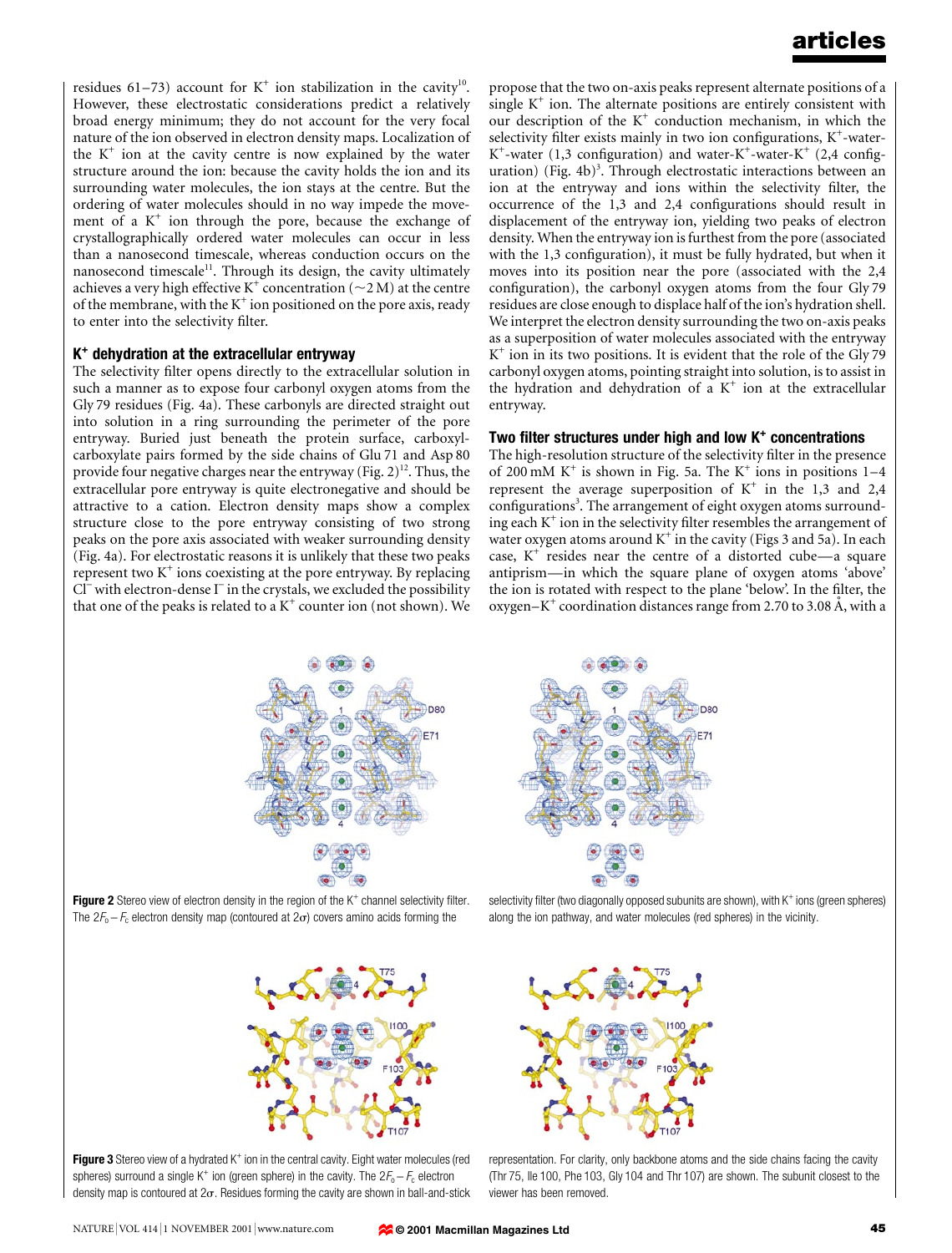mean value of  $2.85 \text{ Å}$ . The distances are very similar to those observed in the K<sup>+</sup>-selective antibiotics nonactin  $(2.73-2.88 \text{ Å})$ and valinomycin  $(2.74-2.85 \text{ \AA})^{13-15}$ . The selectivity filter is stabilized by a network of hydrogen bonds to the amide nitrogen atoms that point away from the pore, into the protein core. The network includes a short hydrogen bond  $(2.65 \text{ Å})$  between the carboxylic group of Glu 71 and that of Asp 80 (a carboxyl-carboxylate), and a buried water molecule bonded to the amide nitrogen of Gly 79 (ref. 12). The atomic temperature factors in this region of the protein are low (15–20 Å<sup>2</sup>, compared with 37 Å<sup>2</sup> overall), indicating that the filter has a fixed, well defined structure, as expected for a highthroughput catalytic device<sup>16</sup>. Certainly the filter has to adjust its structure as ions move between the  $1,3$  and  $2,4$  ion configurations<sup>3</sup>. But refinement of the two configurations indicates that the structural adjustments are very small (not shown).

The low-K<sup>+</sup> structure of the selectivity filter  $(3 \text{ mM } K^+)$  is significantly different than the high- $K^+$  structure (200 mM  $K^+$ ) (Fig. 5b and c). In particular, ions are absent at positions 2 and 3 and the Val 76 and Gly 77 residues have adopted completely new conformations. The Val 76 carbonyl, instead of pointing toward the pore to coordinate a  $K^+$  ion, is hydrogen bonded to a water molecule outside the pore, which in turn is hydrogen bonded to the amide nitrogen of Gly 77 on an adjacent subunit. The  $\alpha$ -carbon of Gly 77 is twisted inward and occludes the pore, giving the filter an hourglass appearance. The hydrogen bond network is reorganized and a belt of buried water molecules now surrounds the perimeter of the selectivity filter inside the protein core.

This low- $K^+$  structure undoubtedly represents a non-conductive state of the selectivity filter, because it is essentially pinched shut. Given the large conformational differences between the high- and  $low-K^+$  structures, it is likely that their rate of interconversion occurs more on the timescale of gating (milliseconds) than that of ion conduction (nanoseconds). The low- $K^+$  structure underlies the electron density profiles in low concentrations of  $K^+$  and  $Rb^+$  in an

accompanying paper<sup>3</sup>, where electron density peaks for ions were observed in positions 1 and 4, with a weaker peak presumably due to a water molecule at position 3. We propose that the  $K^+$  channel begins to conduct ions only once the filter snaps into a main chain conformation similar to that observed in the high- $K^+$  structure (Fig. 5a). The discovery of two distinct structures under different ionic conditions does not imply that the selectivity filter is poorly structured, but rather that it can adopt two unique conformations driven by the  $K^+$  concentration. Certainly, in high- $K^+$  ion concentrations under which conduction occurs, the structure of the filter is quite inflexible.

The low- $K^+$  structure explains how the selectivity filter maintains its stability in a low- $K^+$  environment; a dehydrated  $K^+$  ion is lost but compensatory structural changes occur. These structural changes would have to be very important in a cellular environment, because the activation gate in  $K^+$  channels, formed by the inner helices, is located between the selectivity filter and the cytoplasm (Fig.  $1)^{2,4-6}$ . This arrangement means that when the activation gate is open the filter 'sees' the high cellular  $K^+$ concentration  $(>100 \text{ mM})$  and when it is closed the filter 'sees' the extracellular solution  $(<5$  mM) (Fig. 6). The selectivity filter presumably responds by switching between the high- and low- $K^+$ structures when the channel gates.

We do not mean to imply that the selectivity filter is the activation gate. The design of a  $K^+$  channel is such that the filter, on the extracellular side of the pore, serves the task of selective ion conduction, whereas the activation gate, on the intracellular side, opens and closes the pore. Although these functions are separate, the activation gate and the filter can obviously be coupled. One mechanism of coupling is through the  $K^+$  gradient across the cell membrane, as described (Figs 5 and 6), and another potential mechanism is through direct structural perturbations propagated through the protein. By either mechanism, the high- and low- $K^+$ structures offer a physical explanation for phenomena that electro-



Figure 4 Potassium ion dehydration at the extracellular pore entryway. a, Stereo view of electron density ( $2F_0 - F_c$ , contoured at  $1\sigma$ ) at the extracellular pore entryway. Channel amino acids are shown in ball-and-stick representation (with the subunit closest to the viewer removed) and  $K^+$  ions as green spheres. Density for the  $K^+$  ion at selectivity filter position 1 is shown for reference. **b**, Interpretation of the two ion peaks outside the selectivity filter. When the configuration of ions (green spheres) and water (red spheres)

inside the filter is  $K^+$ -water- $K^+$ -water (left; 1,3 configuration), an ion at the entryway is displaced further away. When the configuration is water-K<sup>+</sup>-water-K<sup>+</sup> (right; 2,4 configuration), the ion outside the filter is drawn closer to the pore. The electron density outside the filter is proposed to be the average superposition of these ion positions with their associated water molecules.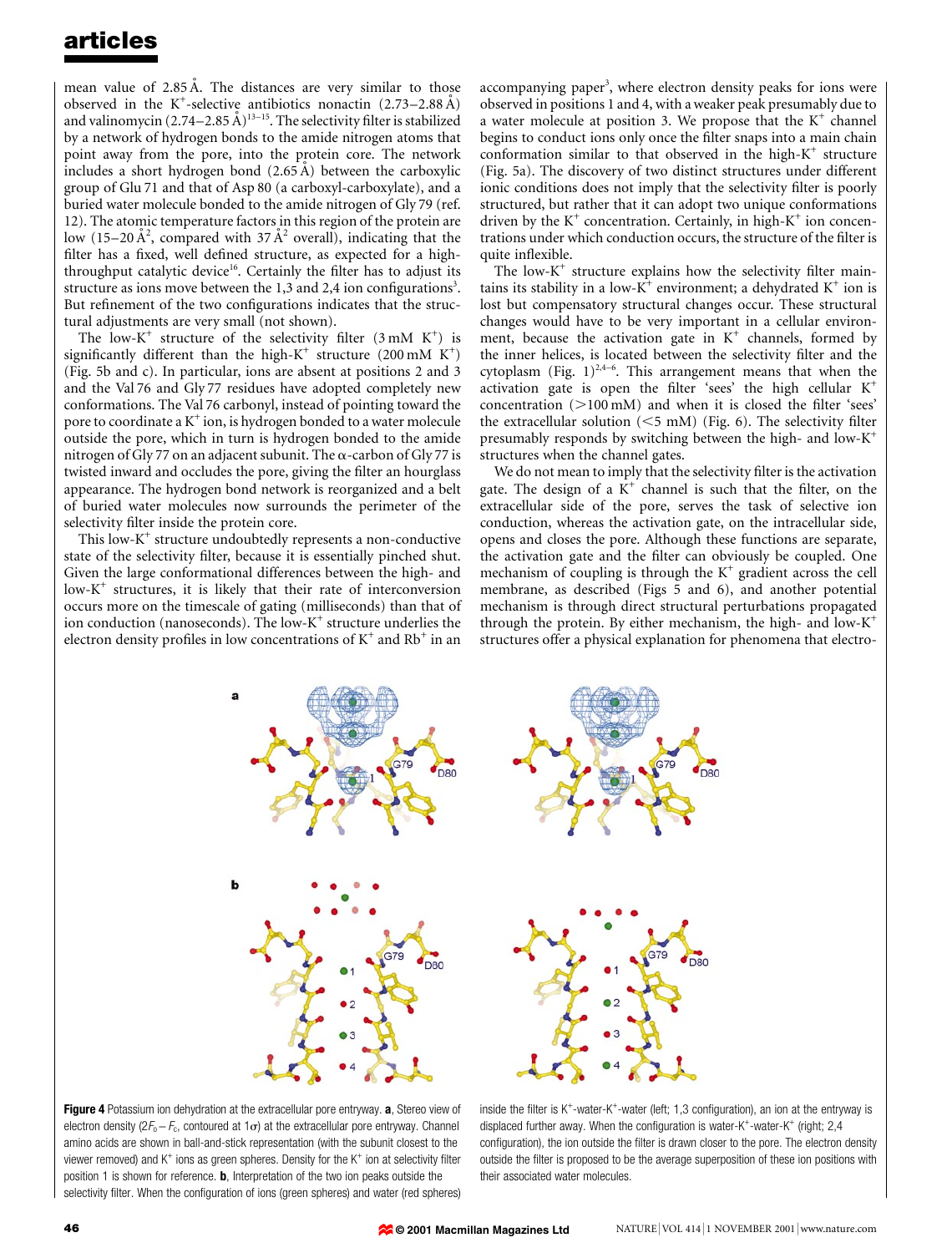

Figure 5 High- and low-K<sup>+</sup> structures of the selectivity filter (stereo views). a, The high-K<sup>+</sup> structure with K<sup>+</sup> ions (green spheres) in filter positions  $1-4$  (top to bottom). Each K<sup>+</sup> ion is located at the centre of eight oxygen atoms. The distances between the  $K^+$  ions and the oxygen atoms (black dashed lines) above/below are: position 1, 2.80/3.08 Å; position 2,  $2.72/2.83$  Å; position 3,  $2.85/2.70$  Å; position 4,  $2.94/2.88$  Å. Important hydrogen bonds (blue dashed lines) and a buried water molecule (red sphere) are shown. For clarity, the



Figure 6 Biological significance of the K<sup>+</sup>-dependent structural change in the selectivity filter. The  $K^+$  ion gradient across the cell membrane (high  $K^+$  inside, low  $K^+$  outside) causes the  $K^+$  concentration at the selectivity filter to vary as the activation gate (near the intracellular pore opening) opens and closes. The scheme implies that when the gate is closed the filter should adopt the low- $K^+$  structure (lower left), and when the gate opens and  $K^+$  flows out the filter should adopt its high- $K^+$  structure (upper right). Transitions between the low- and high-K<sup>+</sup> structures in the setting of an open activation gate (upper and lower, right) should appear as gating in single channel records.

subunit closest to the viewer has been removed and side chains of the following residues are not shown: Thr 72, Ala 73, Thr 74 and Leu 81 of all three subunits, and Val 76 and Tyr 78 from the subunit at the back. **, The low-K<sup>+</sup> structure. Atoms are represented as in a. c**, Electron density map ( $2F_o - F_c$ , 1.5 $\sigma$ ) validating the low-K<sup>+</sup> structure. Density at the centre of the cavity below the filter is modelled as  $Na<sup>+</sup>$  (silver sphere), the predominant cation present in the crystallization solution.

physiologists have long referred to as permeant ion effects on  $gating<sup>17–19</sup>$ .

The two filter structures also may explain apparent gating transitions that seem to occur by mechanisms other than opening and closing the activation gate. For example, in Shaker  $K^+$  channels, which have a voltage-dependent activation gate, brief, voltageindependent closures of the open channel are observed and are sensitive to mutations near the selectivity filter<sup>20-22</sup>. Such closures may represent millisecond-timescale fluctuations back and forth between the two conformations of the selectivity filter, as depicted by the two channels on the right side of Fig. 6. We propose that the underlying explanation for apparent gating of the selectivity filter, and for many of the permeant ion effects on gating, is that the selectivity filter has the capability of adopting two structures, one that conducts ions and one that does not. The ability to adopt two structures stems from the basic requirement of the filter to have an inbuilt mechanism for adjusting to the high- and low- $K^+$  concentrations that result from channel gating.

### Summary

High-resolution structure determination of a  $K^+$  channel-Fab